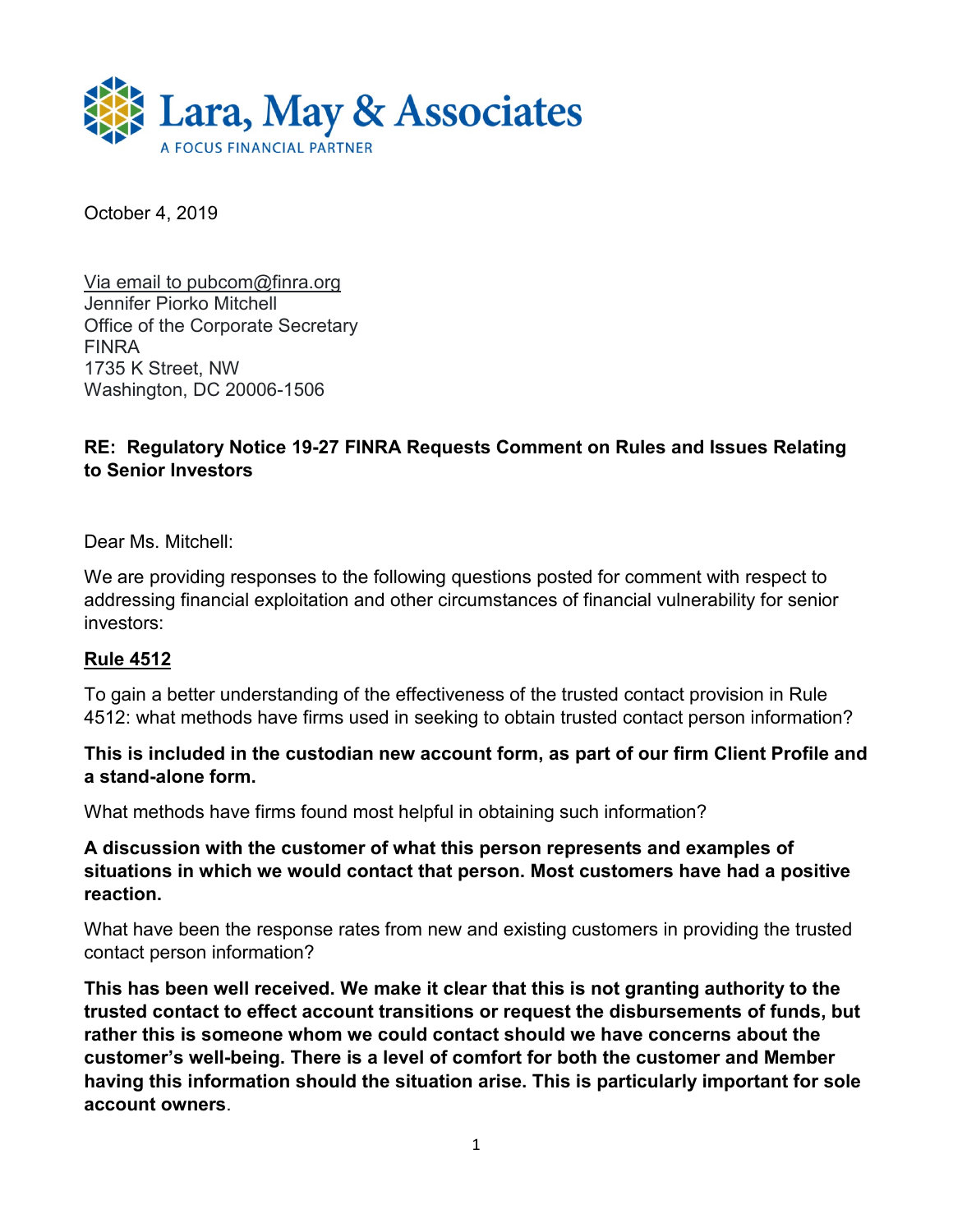Has your firm suspected financial exploitation of a customer, but not had the trusted contact person information? If so, what did your firm do, if anything?

## **Yes, we followed the customer's state of residence guidance and contacted adult protective services.**

**While we may suspect financial exploitation or cognitive impairment, we cannot diagnosis it. Members are limited in what we can and should do. The reality is that each situation is unique, just as the customer relationship is unique. Members need to be aware of legal and privacy obligations and the professional resources available to best handle the situation. There is the human element as well. We've known many customers for decades and when we suspect something is wrong it takes a toll the representative. This is an area where imposing too many specific rules on Members can create a regulatory overreach on a person's asset, and even hinder the ability to protect a customer in an already difficult situation.**

Has your firm sought assistance from trusted contact persons, and, if so, was this outreach constructive?

**Yes. We are thankful to have it when needed. While the merit of making this a rule requirement is debatable, offering customers this opportunity and addressing privacy obligations was a step in the right direction to help customers and Members through challenging circumstances.**

## **Reporting Requirements**

Should FINRA develop a dedicated Rule 2165-related problem code for use in meeting reporting requirements pursuant to FINRA Rule 4530?

# **Absolutely.**

Is guidance needed to address when complaints related to placing a temporary hold pursuant to Rule 2165 should be reported on Forms U4 and U5?

**YES. THIS IS IMPERATIVE. I cannot emphasize how critical this is. This industry has taken significant strides to protect seniors and specified adults. However, all of this is hollow if a person's instinct is telling them that something is wrong with their customer, and a hold decision should be made, they could be faced with a complaint filed on their U4. It is similar to retaliation against a whistleblower. The decision to place a hold is not to be taken lightly. The counter party likely will be displeased with the Members decision. Complaints regarding an associated person or Member regarding their actions in response to reasonably believing that financial exploitation of a specified adult has occurred, is occurring, has been attempted or will be attempted must be treated differently. Nothing should hinder helping to protect those who are being exploited, which by not addressing Rule 4530 in these matters, is what would happen.** 

To what extent have registered persons received complaints in situations relating to disbursement holds, and have they been reportable complaints?